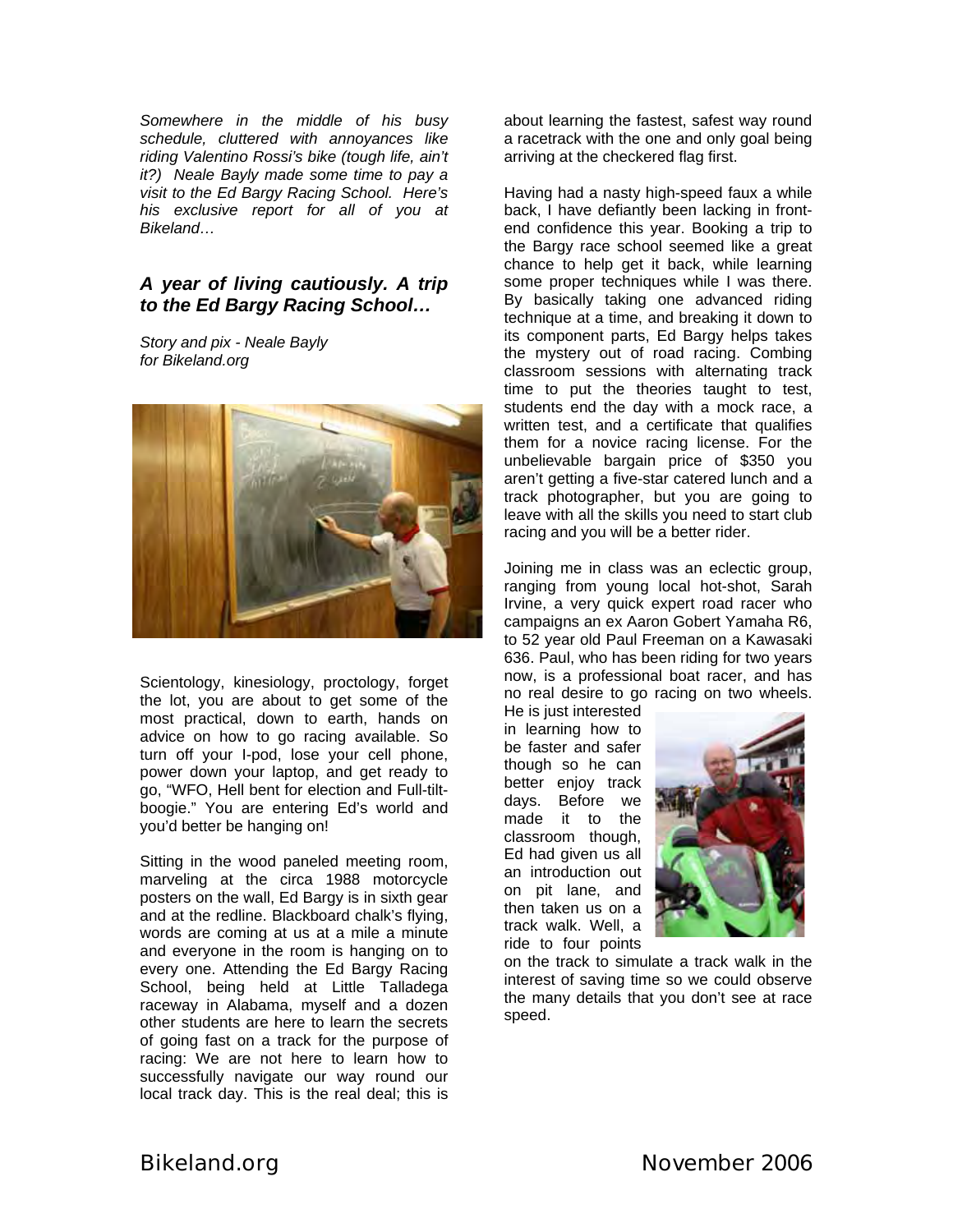Firstly the texture and condition of the pavement, which allows us to notice tar banding, cracks and grooves that could be on the race line. Then, how the track cambers, what sort of banking is available and where the various reference points are. Moving to a new corner, Ed spends some time pointing out runoff areas, and what to do if we end up taking a trip off the pavement. It is pretty cold in the early morning Alabama air, so no one is too unhappy when we blast back to the warm classroom for the first lecture.

Diving straight in with a full explanation of the various flags used in racing, we soon move on to race lines. As a mechanical engineer and race track designer, Ed is very technical about this subject, and with the use of diagrams to accompany his words, he breaks down the basic types of corners we will experience on any given racetrack, not just here at Talladega.

Ed's basic theory is "wide-tight-wide" and, as with everything he teaches, this is to maximize throttle time, because as we hear many times throughout the day, "throttle time wins races." Entering the corner you set up wide, run tight through the turn and exit wide. Using fancy techniques like backing it in don't impress Ed, as a skidding rear

wheel adds no component to forward motion. Going over all types of cornering situations from Bowl turns to S turns it is soon time to hit the track and put our first lessons to test.

The track is still damp in

places, but a dry line is developing and tucked in behind my instructor and couple of fellow students I am closely watching as they enter each of Talladega's many turns. I am riding my own Triumph Daytona 600 that has been set up for Ed's school, with the lights all taped, the required safety wiring



and a nice sticky set of Pirelli race compound Super Corsa's in place. To keep the cost down, and make sure everyone is familiar with their

equipment, students bring their personal bikes. I actually haven't ever ridden the Daytona before, but five laps into it that was quickly forgotten.

Rolling around the 1.35-mile circuit, working on our lines at a nice conservative pace, I can feel myself relaxing and

thinking about where I want to position the bike for the corner. These new lines are most defiantly different from my normal track day ones, and it feels a little alien but not uncomfortable.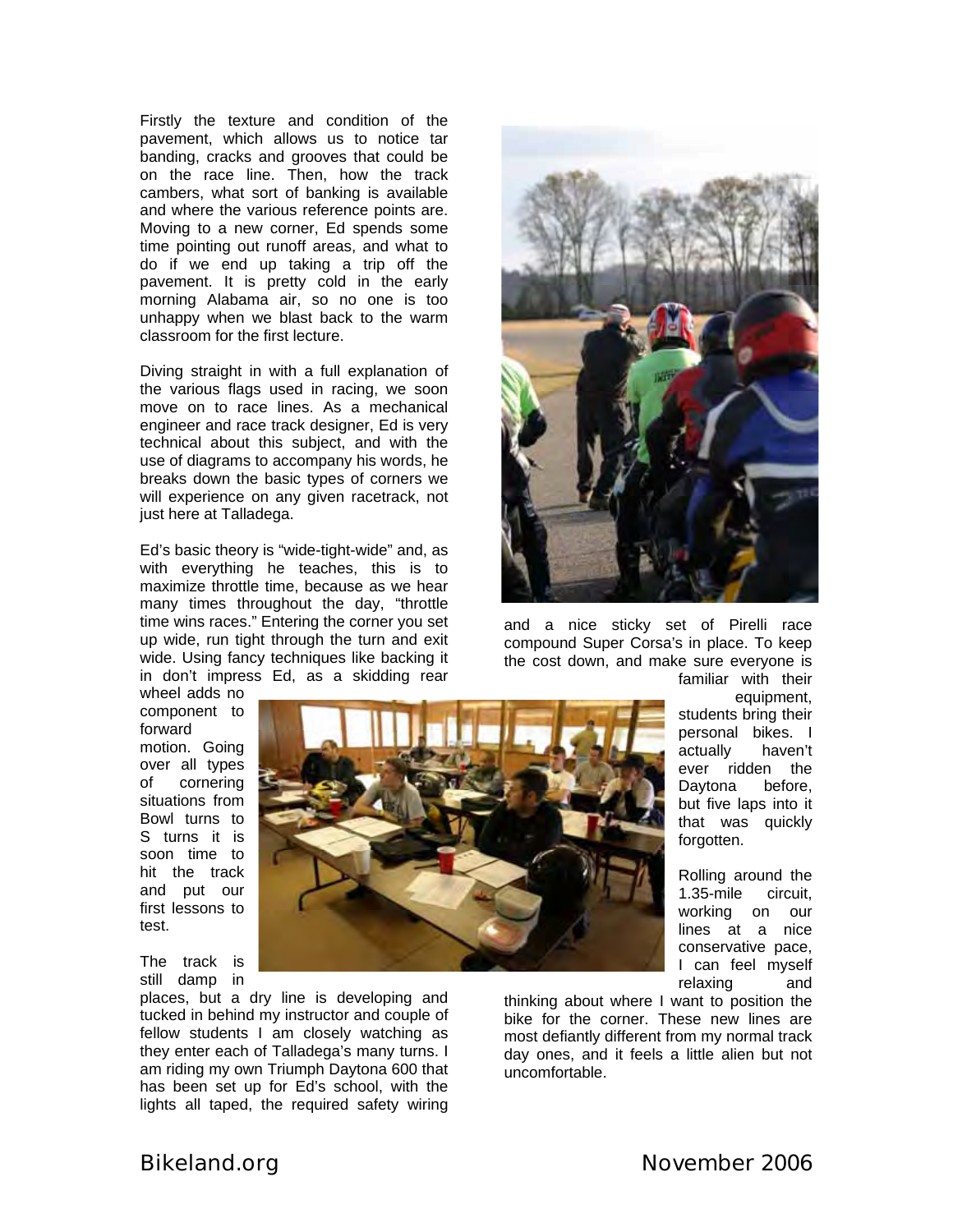Minutes later, a checkered flag signals it is time to head back to classroom to get some warmth back in our chilled digits.

For our next lecture, Ed deals with shifting techniques, and in particular blipping the throttle during downshifting to help steady the bike and correctly match the engine and rear wheel speed. He also gets into

next fifteen minutes as we made some pretty fast, comfortable laps. I still wasn't getting the downshifting where I wanted it, and talking with Ed after the session, he could hear my engine revving way too high, and told me to keep practicing. The trick is to be consistent and keep working on the techniques.

downshifting too early and relying on engine braking: O ne of my bad habits. By shifting later, and going down one gear at a time we are prote cting ourselves from hitting a false neutral, and learning to rely on the



brakes. Exiting corners we need to make sure we are in the power band to take advantage of our engines power, and a full explanation of correct gearing is next. Then it is time to get back on the track.

This time I find myself behind Ed and quickly picking up speed he is extremely smooth.

immed iately on to the techni que, wh ich would this wa s the y, a co uple Back in class, we were next build on what we have learned, and order for the rest of the day. Unfortunatel

o f sessions

our last track sessions. We would go out and work on all the techniques we had learned during the day, and then line up on pit lane for a simulated race. Feeling extremely comfortable, I worked on another of my bad habits that Ed had isolated in class, and practiced

later I had a small mechanical problem that could have ended my day if it weren't for a young man by the name of Dallas. Kindly offering me the use of his Honda CBR1000 I was able to continue.

With the winter day rapidly coming to and end, we prepared to leave the classroom for

everything from Going late and straight into the last corner, and braking hard before my downshift the classroom makes perfect sense. Where, as Ed would put it, I am usually "romancing the turn," now we were flicking in from way outside my usual line.



The result of this meant we were driving back onto the front straight so much harder than I had done here before it was quite the eye opener. This was the status quo for the

the turns. Where as a roa d rider I brake hard braking later into and then coast to the turn, I was now leaving it later and wasting less time. Paying close attention to my brake markers, I could hear